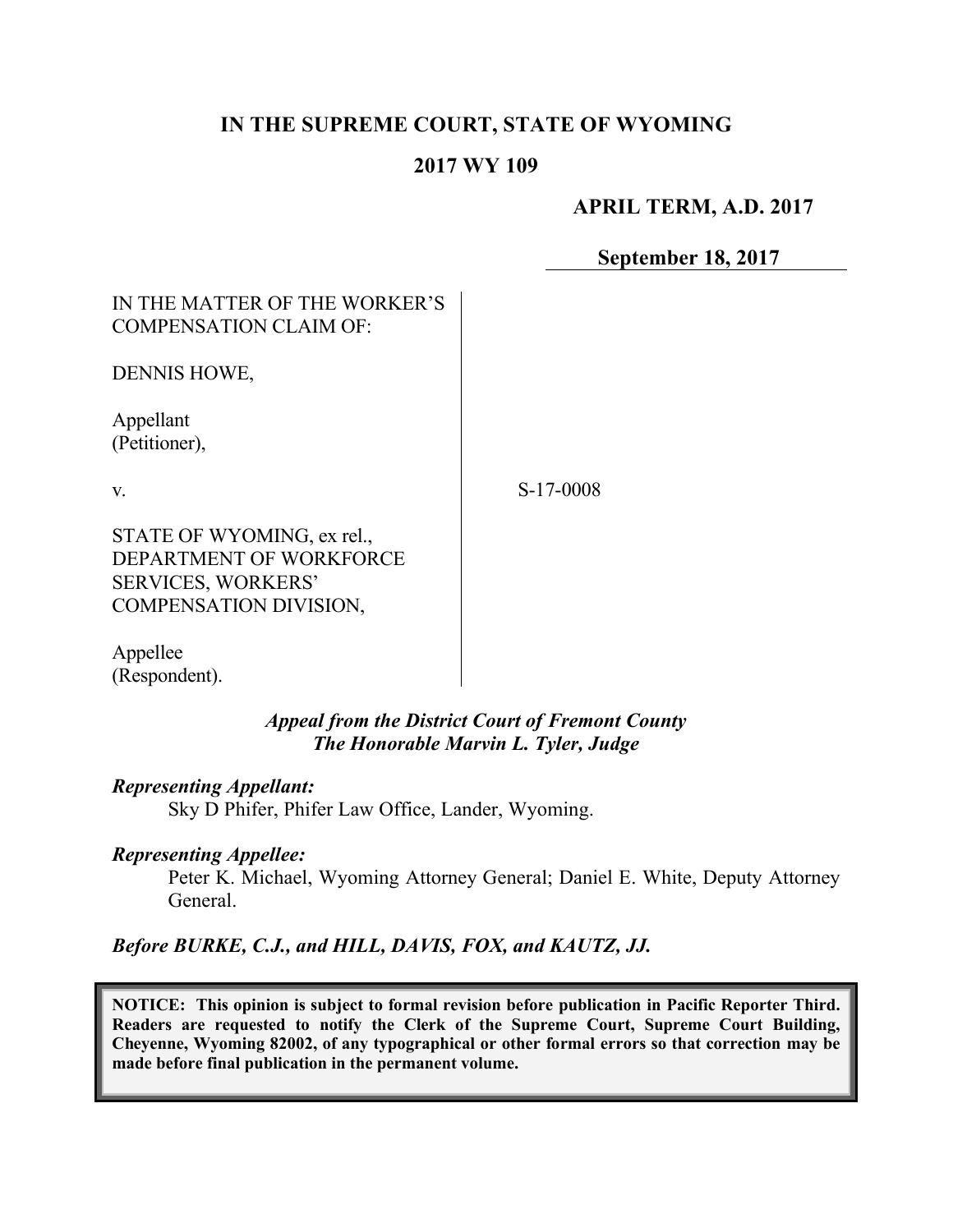### **FOX, Justice.**

[¶1] Worker's compensation claimant Dennis Howe appeals from a determination by the Medical Commission (Commission) denying his claim for permanent partial impairment (PPI) benefits. We affirm.

#### *ISSUES*

[¶2] We rephrase the issues as:

1. Was there sufficient evidence to support the Commission's finding that Mr. Howe did not suffer any permanent impairment as a result of the chlorine exposure?

2. Was the Commission's decision arbitrary and capricious?

## *FACTS*

[¶3] Mr. Howe seeks PPI benefits for a work-related injury he suffered in June 2011. He was employed as a maintenance man at the Best Western – Lander Inn in Lander, Wyoming. As part of routine pool and hot tub maintenance, Mr. Howe resupplied chlorinator tubes with chlorine pellets. On June 24, 2011, one of the tubes exploded and Mr. Howe was exposed to chlorine powder and gas for a minute or less. He left the area of exposure and a coworker assisted him in washing chlorine residue from his face and other exposed body parts. He refused any further medical attention and went home early from work that day. Mr. Howe testified that in the early morning hours of June 25, 2011, he awoke with breathing difficulties and a few hours later drove himself to the emergency room at Lander Regional Hospital.

[¶4] At the emergency room, Mr. Howe was treated by Dr. Brian Gee, M.D. Dr. Gee ordered a chest x-ray, put Mr. Howe on oxygen, and gave him a nebulizer treatment. In Dr. Gee's discharge note he stated:

> Patient improved with O2 here. He had chlorine exposure yesterday and had gotten increasingly short of breath. His labs interestingly were generally normal. BMP was up slightly. His x-ray did show maybe interstitial changes. He was hypoxic here. After discussing with him and Poison Control, patient did not want to stay in the hospital for evaluation, told could be worsening over the course of 72-96 hours with pulmonary edema or respiratory failure, and also did discuss his mildly elevated troponin level. States he does not want to stay in the hospital. I did discuss the risk of underlying cardiac issues and lung issues and potential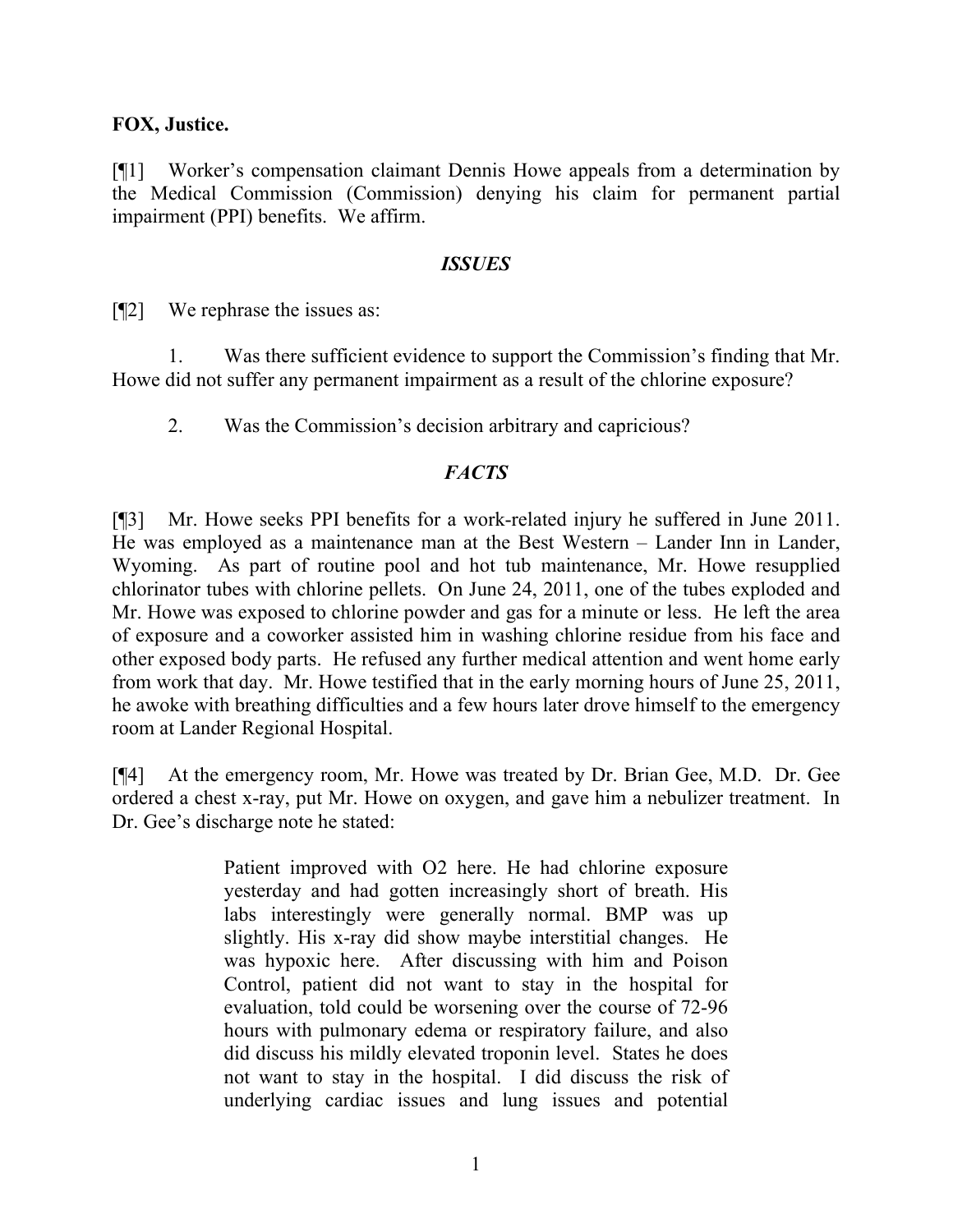worsening. He is going to go home. However, we did set him up with home oxygen and home nebs. We did try a neb here, which did improve him. He is going to recheck here in the morning unless he is doing quite well and then he is going to follow up with his regular doc and home O2. I told him that we probably have a 48 to 96-hour window and that if there is worsening he needs to be reevaluated in the ER. He is comfortable with this plan.

Mr. Howe followed up with Amy Hitshew, P.A., at Lander Medical Clinic on July 6, 2011. Mr. Howe continued to take oxygen by nasal cannula, was coughing up phlegm, and reported being short of breath when active. On examination, Ms. Hitshew reported no dyspnea, no wheezing, rales, crackles, or rhonchi, and that breath sounds were normal and he had good air movement. Ms. Hitshew directed Mr. Howe to continue to wear oxygen as needed, monitor his blood pressure, and follow up with her in two weeks.

[¶5] When Mr. Howe followed up with Ms. Hitshew on July 20, 2011, he reported that he was still coughing up phlegm and felt winded without his oxygen. During a physical exam, Ms. Hitshew asked him to walk around without his oxygen and she noted his O2 saturation dropped to 87% and he became winded. Mr. Howe continued to see Ms. Hitshew in August and September 2011. On August 9, 2011, Ms. Hitshew noted that Mr. Howe was deconditioned and referred him to physical therapy for work hardening to get him back into shape and decrease his shortness of breath. At two subsequent appointments, Mr. Howe indicated that the physical therapy was going very well, he was feeling better, and he was much less short of breath. Ms. Hitshew examined his lungs and reported no dyspnea, no wheezing, rales, crackles, or rhonchi, with normal breath sounds and good air movement. Ms. Hitshew released Mr. Howe to return to work without restrictions on September 15, 2011.

[¶6] Mr. Howe testified that after returning to work, he would get too physically tired to work all day. He stated that if he worked in the morning and was needed in the afternoon, he would have to go home to take a nap, something he did not have to do prior to his work injury. Mr. Howe testified that prior to June 24, 2011, he did not have any breathing problems. Three of Mr. Howe's coworkers testified that Mr. Howe was generally able to perform his work before the June 2011 incident, but that he often appeared more winded upon physical exertion after that incident.

[¶7] Mr. Howe returned to see Ms. Hitshew on January 5, 2012. He complained of shortness of breath, admitted that he had several job duties cut due to the shortness of breath, and that he became severely short of breath with any type of physical exertion. Upon examination of his lungs, Ms. Hitshew reported that there were no rales, crackles or rhonchi, normal breath sounds, good air movement, and expiratory wheezing, and noted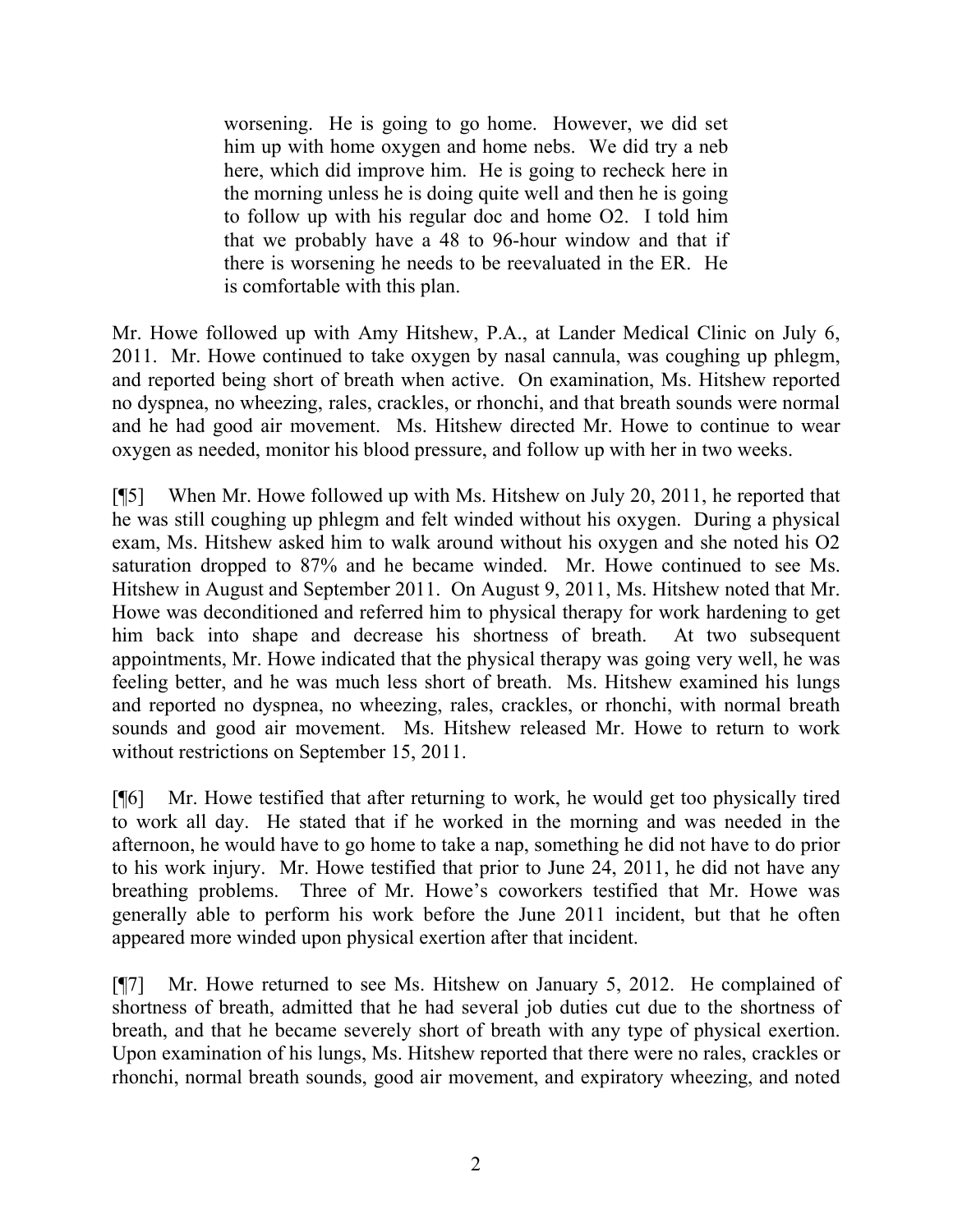that he seemed winded with any activity. Ms. Hitshew ordered pulmonary function testing and referred Mr. Howe to Dr. Muhammad Hussieno, a pulmonologist in Casper.

[¶8] Dr. Hussieno examined Mr. Howe on January 18, 2012, and found that his lungs had normal respiratory effects, they were clear to auscultation, had diminished air movements, and were normal to percussion. Dr. Hussieno noted that the spirometry test performed two weeks prior showed moderate restriction and then performed a second spirometry test. He found further decline in his test compared to the test two weeks prior, and diagnosed Mr. Howe with restrictive lung disease, obesity, and reactive airway dysfunction syndrome (RADS). Dr. Hussieno prescribed the medication Dulera,<sup>1</sup> and ordered a high-resolution CT of the chest for further evaluation. The CT was performed that day at Casper Medical Imaging. Dr. Michael Flaherty, M.D., reported his findings and impressions of the CT as follows:

# **FINDINGS**:

The lungs are clear with no evidence of infiltrate, pneumonia, or lung contusion. There is no atelectasis appreciated. No pulmonary nodules or masses are identified. There is no evidence of pneumothorax or pleural fluid collection. Thin slice, high resolution images demonstrate no significant interstitial lung disease.

Soft tissue windows are limited by the lack of IV contrast, however, there is no evidence of axillary, mediastinal, or hilar lymphadenopathy. Heart size is normal. Minimal atherosclerotic calcifications are noted in the aortic arch. Note is made of a fracture in the posterolateral aspect of the right 4th rib. The fracture is slightly displaced. No other fracture is appreciated. There are degenerative changes noted at multiple levels in the thoracic spine that are most prominent in the mid to lower thoracic spine.

The visualized portion of the upper abdomen is grossly normal in appearance.

# **IMPRESSION**:

- 1. The lungs are clear with no acute cardiopulmonary abnormality identified.
- 2. No significant interstitial lung disease is appreciated.

  $1$  Dr. Vassaux explained that Dulera is a "long-acting beta 2 agonist and inhaled corticosteroid."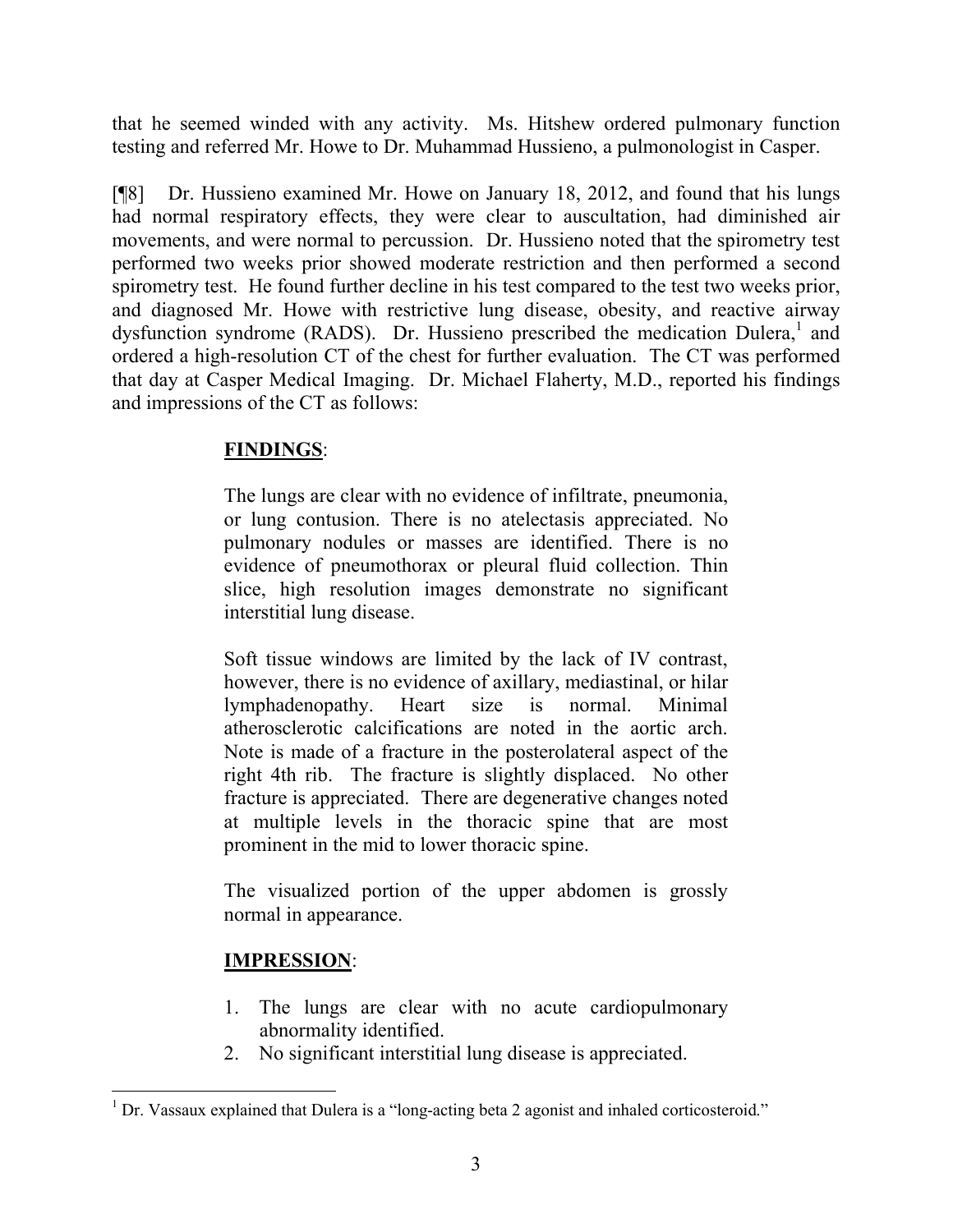3. Fracture in the posterolateral aspect of the right 4th rib appears acute to subacute. There is slight displacement of the fracture fragment.

4. Additional findings as above.

[¶9] Mr. Howe followed up with Dr. Hussieno on February 14, 2012, and again on May 14, 2012. Dr. Hussieno added dyspnea and hypoxemia under his assessment in February, continued him on Dulera, and "strongly encouraged weight loss, exercises and physical activities." Dr. Hussieno performed another spirometry test in May and reported the results as follows:

> Showed severe obstructive lung defect with FEV1 43% of predicted. The obstruction is confirmed by reduction in FEF 25-75%. However, the patient did three attempts with significant variations. Overall the results are not reproducible.

. . . .

Conclusion: Severe obstructive defect with positive response to bronchodilator. However, the spirometry data was not reproducible which could be due to suboptimal efforts from the patient due to his dyspnea.

[¶10] Dr. Carlos Vassaux, M.D., examined Mr. Howe on July 11, 2012, for a second opinion. (It is unclear who requested the second opinion.) Dr. Vassaux found Mr. Howe's condition to be "multifactorial including obstructive lung disease possibly related to reactive airway dysfunction syndrome, restrictive lung disease related to patient's body habitus and deconditioning. He could also have chronic hypoxemia." He concluded that "Because the patient did not complain of previous symptoms prior to the exposure, he has no previous history of asthma or tobacco use prior to the exposure it is possible that his obstructive symptoms could be related to chlorine gas exposure with subsequent development of reactive airway dysfunction syndrome."

[¶11] Dr. Hussieno examined Mr. Howe again on October 10, 2012. He noted:

[P]atient has evidence of an obstructive lung disease based on multiple spirometries. He claims that he never smoked. He may have a hyperactive airways [sic] due to chemical exposures. I believe the obesity is contributing to his symptoms. It is unclear if he has other conditions contributing to his dyspnea, especially that he does not drop his oxygen saturation below 90% with exertion. There might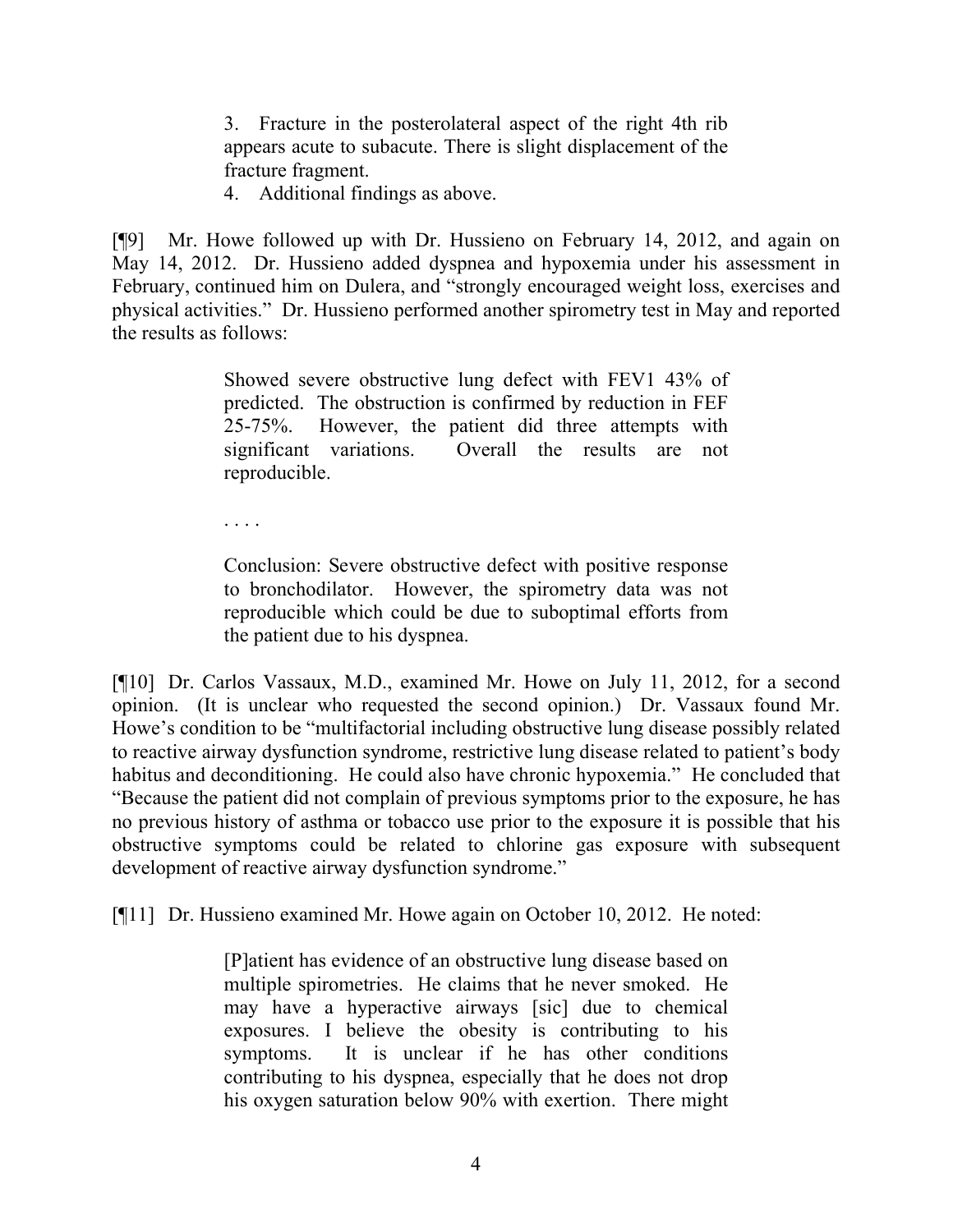be a cardiac etiology. I recommend an echocardiogram. Check an overnight oximetry at room air. I suspect sleep apnea. Continue Dulera. Refill Spiriva and Proventil. Follow-up in 4 months.

On February 5, 2013, Dr. Hussieno responded to a questionnaire sent to him by the Division of Workers' Compensation (Division) regarding Mr. Howe's condition. Dr. Hussieno indicated that Mr. Howe reached Maximum Medical Improvement (MMI) on October 10, 2012, that he believed Mr. Howe may have a permanent partial impairment as a result of this worker's compensation injury, and that he would not perform a PPI rating.

[¶12] Mr. Howe met with Donna Smith, NP, from Dr. Hussieno's office on February 13, 2013. He reported being more short of breath than four months prior, daily phlegm production and some associated wheezing, and that he could not perform his job without becoming very winded and had to take frequent breaks. Ms. Smith reviewed a plan with Dr. Hussieno, and then recommended the following to Mr. Howe:

> Consider checking into Wyoming Medical Center Charity program if an official polysomnograph would be considered to rule out obstructive sleep apnea. In addition, a 2Dechocardiogram needs to be done to rule out cardiac causes for his shortness of breath.

> He is to continue his current COPD medications and [be] evaluated for disability if he feels he cannot perform his current job.

We will renew his Spiriva Dulera and [his] Ventolin inhaler.

Follow up in 6 months or before for problems or concerns.

[¶13] The Division sent Mr. Howe to Dr. Repsher, a consultant in environmental and occupational lung diseases, for a PPI assessment. Dr. Repsher performed an independent medical exam (IME) of Mr. Howe on May 8, 2013. In a two-page report, Dr. Repsher noted Mr. Howe's personal and medical history, the results of a limited physical exam, his review of some prior diagnostic testing, and he concluded that he could not find any objective evidence of pulmonary injury. He attributed all of Mr. Howe's symptoms to "obesity and lifestyle." Based on this report, the Division issued a final determination denying Mr. Howe's claim for PPI benefits. Although not reflected in the record, an objection to the final determination was likely made, and the Division sent Mr. Howe to Dr. Terry Brown, MD/MPH, for a second IME.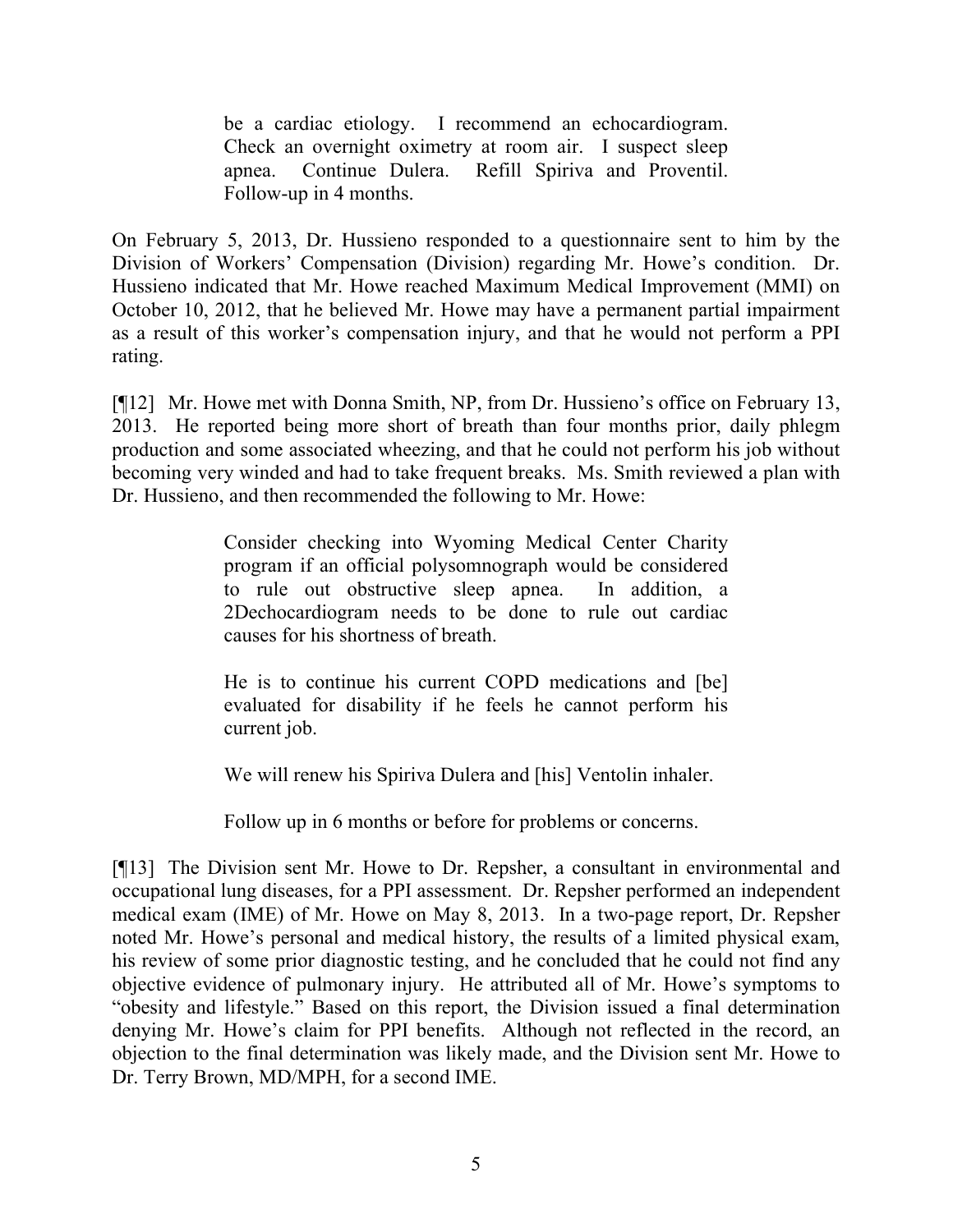[¶14] Dr. Brown performed his examination of Mr. Howe on July 1, 2014, and diagnosed Mr. Howe with "RADS, morbid obesity with likely secondary restrictive pulmonary disease of uncertain extent, and probable obstructive sleep apnea." Dr. Brown informed the Division that he found Mr. Howe to have a 14% whole body impairment rating due to chlorine exposure in June 2011. Because of the conflicting ratings by Drs. Repsher and Brown, the Division forwarded "all of [Mr. Howe's] medical records including both rating reports [] to Dr. Brigham, author of the AMA Guides to the Evaluation of Permanent Impairment, Sixth Edition," for a third PPI recommendation. Dr. Brigham enlisted the help of Dr. Stephen Demeter, a board-certified physician in internal medicine, pulmonary medicine, and occupational medicine. Drs. Brigham and Demeter concluded that there was no ratable impairment and that Mr. Howe's complaints were unrelated to the chlorine exposure on June 24, 2011.

[¶15] The Division issued a final determination denying Mr. Howe's request for PPI benefits. Mr. Howe objected to the final determination, and the case was referred to the Commission for a hearing, which was held in December 2015. Mr. Howe's medical records, the reports of Drs. Repsher, Brown, Brigham, and Demeter were admitted, along with the deposition testimony of Steve Mankowski, a former coworker of Mr. Howe. Mr. Howe and two other former coworkers, Robert Ortega and Joe Martel, testified in person. The Commission relied on the reports of Drs. Repsher, Brigham, and Demeter, and discounted the opinion of Dr. Brown, when it concluded that Mr. Howe failed to meet his burden of proof to show that he was entitled to an award of PPI benefits as a result of the work-related chlorine exposure. Mr. Howe timely petitioned the Ninth Judicial District Court for judicial review of the Commission's decision. The district court affirmed the decision of the Commission, and Mr. Howe timely appealed to this Court. Additional facts, testimony, and argument will be set forth below as necessary.

## *STANDARD OF REVIEW*

[¶16] This Court reviews a district court's decision on an administrative decision as though the case came directly from the administrative agency. *Price v. State ex rel. Dep't of Workforce Servs., Workers' Comp. Div.*, 2017 WY 16, ¶ 7, 388 P.3d 786, 789 (Wyo. 2017). Our review is governed by the Wyoming Administrative Procedure Act (W.A.P.A.), which provides:

> (c) To the extent necessary to make a decision and when presented, the reviewing court shall decide all relevant questions of law, interpret constitutional and statutory provisions, and determine the meaning or applicability of the terms of an agency action. In making the following determinations, the court shall review the whole record or those parts of it cited by a party and due account shall be taken of the rule of prejudicial error. The reviewing court shall: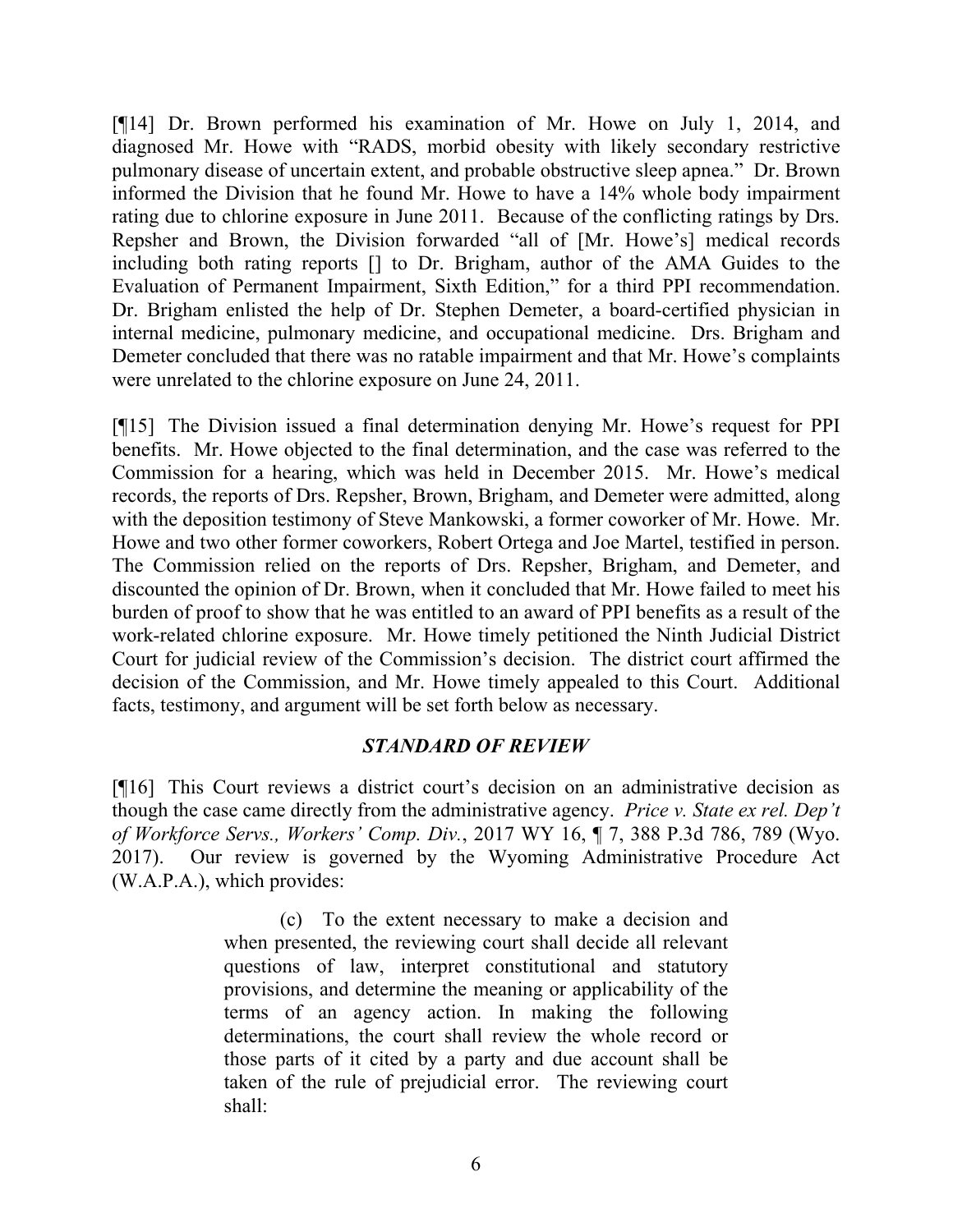. . . .

(ii) Hold unlawful and set aside agency action, findings and conclusions found to be:

> (A) Arbitrary, capricious, an abuse of discretion or otherwise not in accordance with law;

> (B) Contrary to constitutional right, power, privilege or immunity;

> (C) In excess of statutory jurisdiction, authority or limitations or lacking statutory right;

> (D) Without observance of procedure required by law; or

> (E) Unsupported by substantial evidence in a case reviewed on the record of an agency hearing provided by statute.

Wyo. Stat. Ann. § 16-3-114(c) (LexisNexis 2017). We apply a substantial evidence standard to review the agency's findings of fact by reviewing the entire record. *Rodgers v. State ex rel. Wyo. Workers' Safety & Comp. Div.*, 2006 WY 65, ¶ 18, 135 P.3d 568, 575 (Wyo. 2006). If the agency's decision is supported by substantial evidence, we cannot substitute our judgment for that of the agency and must uphold the decision on appeal. *Id.* "Substantial evidence is relevant evidence which a reasonable mind might accept in support of the agency's conclusions. It is more than a scintilla of evidence." *Id.* (citation omitted). Finally, "we review an agency's conclusions of law de novo, and will affirm only if the agency's conclusions are in accordance with the law." *Price*, 2017 WY 16, ¶ 7, 388 P.3d at 790 (quoting *Worker's Comp. Claim of Bailey v. State ex rel. Dep't of Workforce Servs.*, 2015 WY 20, ¶ 12, 342 P.3d 1210, 1213 (Wyo. 2015)).

#### *DISCUSSION*

## *I. Was there sufficient evidence to support the Commission's finding that Mr. Howe did not suffer any permanent impairment as a result of the chlorine exposure?*

[¶17] The dispute in this case focuses on the extent of Mr. Howe's injury and the proper impairment rating for that injury. When a worker's compensation claimant contests the Division's assigned PPI rating, he has the burden of proving by a preponderance of the evidence that he is entitled to a higher rating. *Green v. State ex rel. Dep't of Workforce Servs., Workers' Safety & Comp. Div.,* 2013 WY 81, ¶ 28, 304 P.3d 941, 950 (Wyo. 2013). *See also Himes v. Petro Eng'g & Constr.*, 2003 WY 5, ¶ 16, 61 P.3d 393, 398-99 (Wyo. 2003). The Wyoming Worker's Compensation Act requires a licensed physician to rate an employee's physical impairment using the most recent edition of the American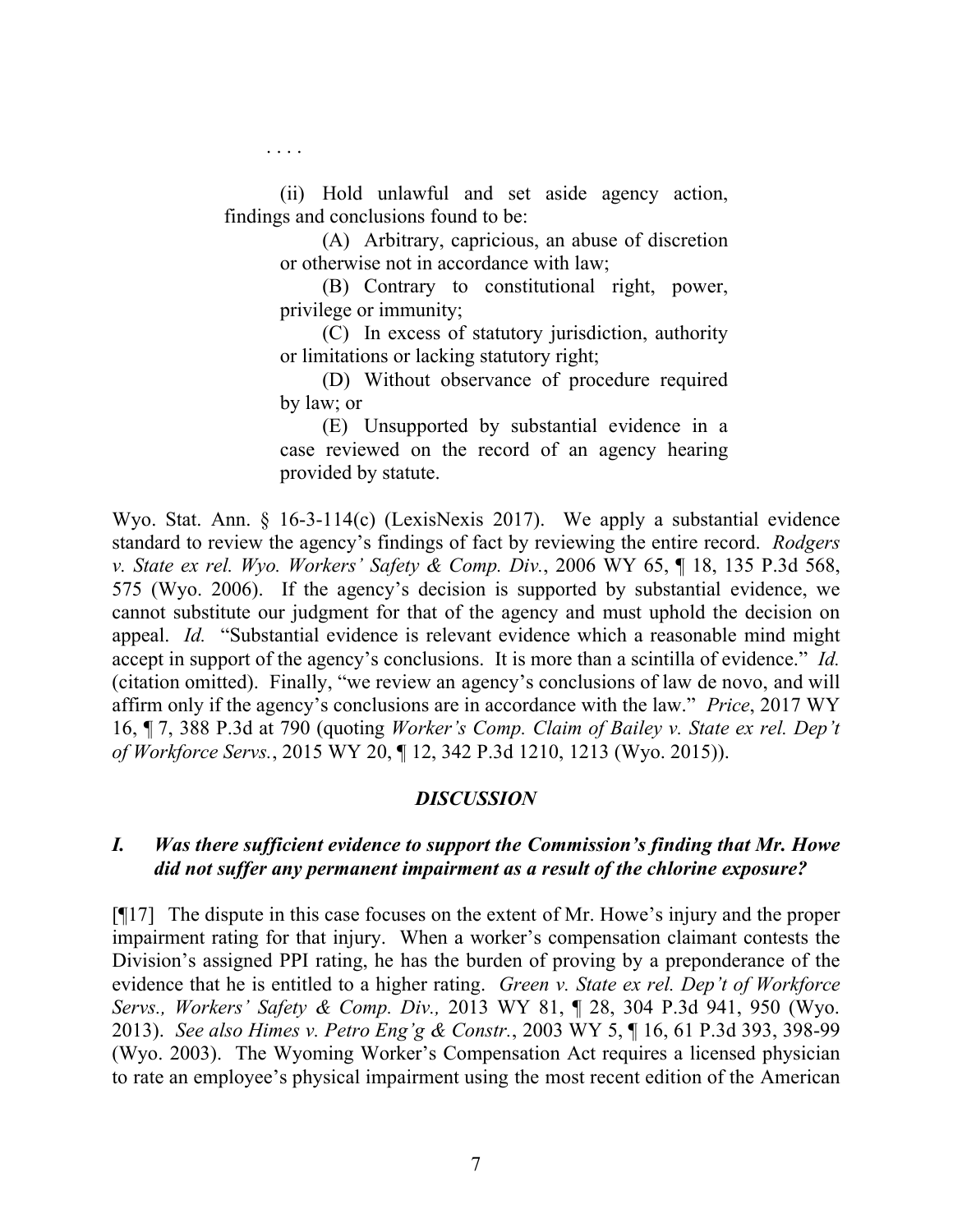Medical Association's (AMA) guide to the evaluation of permanent impairment.<sup>2</sup> Wyo. Stat. Ann. § 27-14-405(g) (LexisNexis 2017). The Act provides that if the percentage of physical impairment is disputed, the Division must obtain a second opinion.<sup>3</sup> Wyo. Stat. Ann. § 27-14-405(m) (LexisNexis 2017). Any objection to the Division's final determination is then referred to the Commission for a hearing. *Id.*

[¶18] Mr. Howe argues that the Commission's conclusion, that he failed to meet his burden of proof to show that he was entitled to the higher PPI rating as a result of the June 24, 2011 work-related chlorine exposure, was not supported by substantial evidence and was arbitrary and capricious. He contends that the Commission equivocated on whether an accident occurred, misstated the facts surrounding the accident, failed to consider his health prior to the accident, and did not sustain its decision to accept Drs. Repsher, Brigham and Demeter's 0% PPI rating and reject Dr. Brown's 14% PPI rating with any supporting facts. He requests that this Court reverse the Commission's decision and remand "to the Medical Commission to award Howe 14% permanent partial impairment." The doctors' reports were conflicting. They did not testify at the hearing either by deposition or in person. Applying our standard of review, we will find that reasonable minds could find the evidence adequate to support the Commission's conclusion.

# **A. Paragraph 2 of the Commission's Findings of Fact**

[¶19] Mr. Howe first argues that paragraph 2 of the Commission's Findings of Fact is not supported by substantial evidence. That paragraph states:

Neither party disputes this fact.

  $2^2$  The Commission concluded that Drs. Brigham and Demeter used the most recent AMA guides to evaluate Mr. Howe:

<sup>6.</sup> The *Guides to the Evaluation of Permanent Impairment*, (6th ed. 2008) is the most recent edition and was utilized by Drs. Brigham and Demeter in rating Howe's permanent impairment which resulted in the final determination denying PPI benefits . . . .

 $3$  In his brief, Mr. Howe states "Despite the lack of statutory authority under W.S. 27-14-405(m) for a third opinion, the Division then requested a review of Howe's records from Dr. Brigham who enlisted the assistance of Dr. Demeter." Mr. Howe does not provide further argument on this issue and did not raise it in the proceedings below; therefore, we will not consider it at this time. *The Tavern, LLC v. Town of Alpine*, 2017 WY 56, ¶ 41, 395 P.3d 167, 178 (Wyo. 2017) ("We consistently have refused to consider arguments not supported by cogent argument and citation to legal authority.") (citing *In interest of DT*, 2017 WY 36, ¶ 29, 391 P.3d 1136, 1145 (Wyo. 2017)); *Positive Progressions, LLC v. Landerman*, 2015 WY 138,  $\P$  21, 360 P.3d 1006, 1011 (Wyo. 2015) ("With the exception of certain jurisdictional or fundamental issues, we will not consider issues raised for the first time on appeal.") (citing *Meima v. Broemmel*, 2005 WY 87, ¶ 56, 117 P.3d 429, 447 (Wyo. 2005)).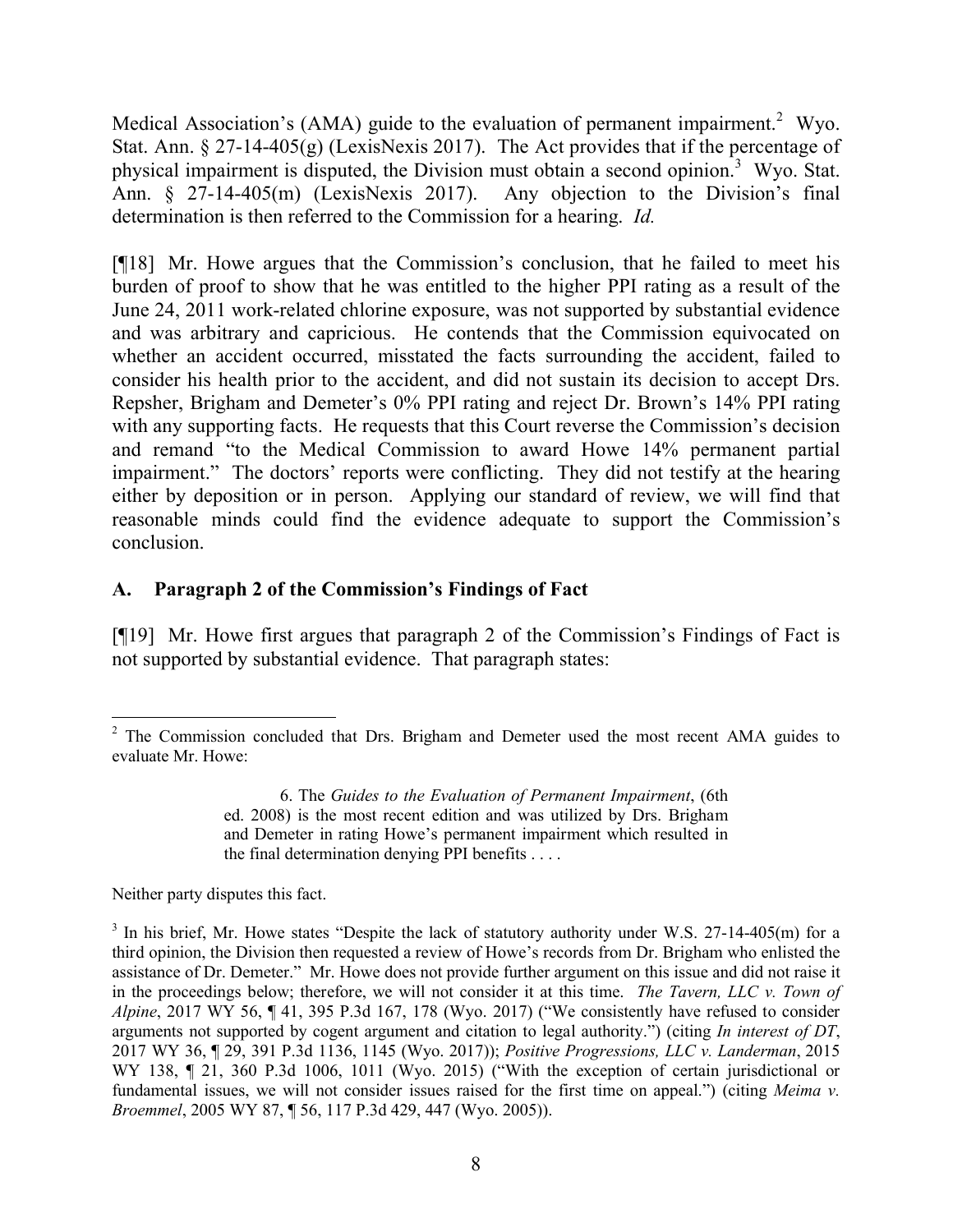2. While performing routine maintenance of the pool and hot tub, Howe was resupplying the chlorinator tubes with chlorine pellets on June 24, 2011. The pumps and chlorination equipment are housed in a small room within a small building next to the pool area. After inserting the pellets into the chlorinator tubes, Howe turned on the circulation pumps, when *one of the chlorinator tubes is said to have "exploded***."** Howe was exposed to chlorine powder and gas. *Over time Howe has given somewhat varying accounts of this exposure*, but it appears that his exposure was limited to a minute or less.<sup>1</sup> (Hearing testimony of Dennis Howe)

Howe left the area of exposure and was assisted by a co-worker in washing chlorine residue from his face and other exposed body parts. Howe refused medical attention and *remained at work for a few hours* before driving himself home. Robert Ortega, another maintenance man went to the room housing the pumps and chlorinators a short time after Howe's exposure. Ortega cleaned the area. He did not wear any protective gear. He could smell chlorine. *Ortega did not suffer any ill effects from cleaning the area in which the chlorinator exploded*. (Hearing testimony of Robert Ortega)

<sup>1</sup> Howe's supervisor, Joe Martel, described the pool house and pump room as "well ventilated."

Mr. Howe takes issue with the statements emphasized in bold and italics.

[¶20] The statements with which Mr. Howe takes issue are peripheral to his impairment rating. The Commission is required to give careful consideration to all material evidence presented by the parties. *Rodgers*, 2006 WY 65, ¶ 23, 135 P.3d at 576 ("All of the material evidence offered by the parties must be carefully weighed by the agency as the trier of the facts." (citation omitted)). "Material evidence is such evidence as is offered to help prove a proposition which is a matter in issue." *State ex rel. Wyo. Workers' Safety & Comp. Div. v. Carson*, 2011 WY 61, ¶ 13, 252 P.3d 929, 932 (Wyo. 2011) (quoting *In re Harris*, 900 P.2d 1163, 1166 (Wyo. 1995)). Whether the chlorinator "exploded" and the varying accounts of exposure given by Mr. Howe do not alter the fact that Mr. Howe was exposed to chlorine gas, a fact not disputed by either party in this case. Additionally, the length of time Mr. Howe remained at work and whether Mr. Ortega suffered any ill effects from cleaning the area of exposure are not material. Because none of the details of the Commission's Findings of Fact that Mr. Howe complains of are material to his impairment rating, we will not address them, and we will move on to Mr. Howe's argument regarding his pre-injury and post-injury conditions.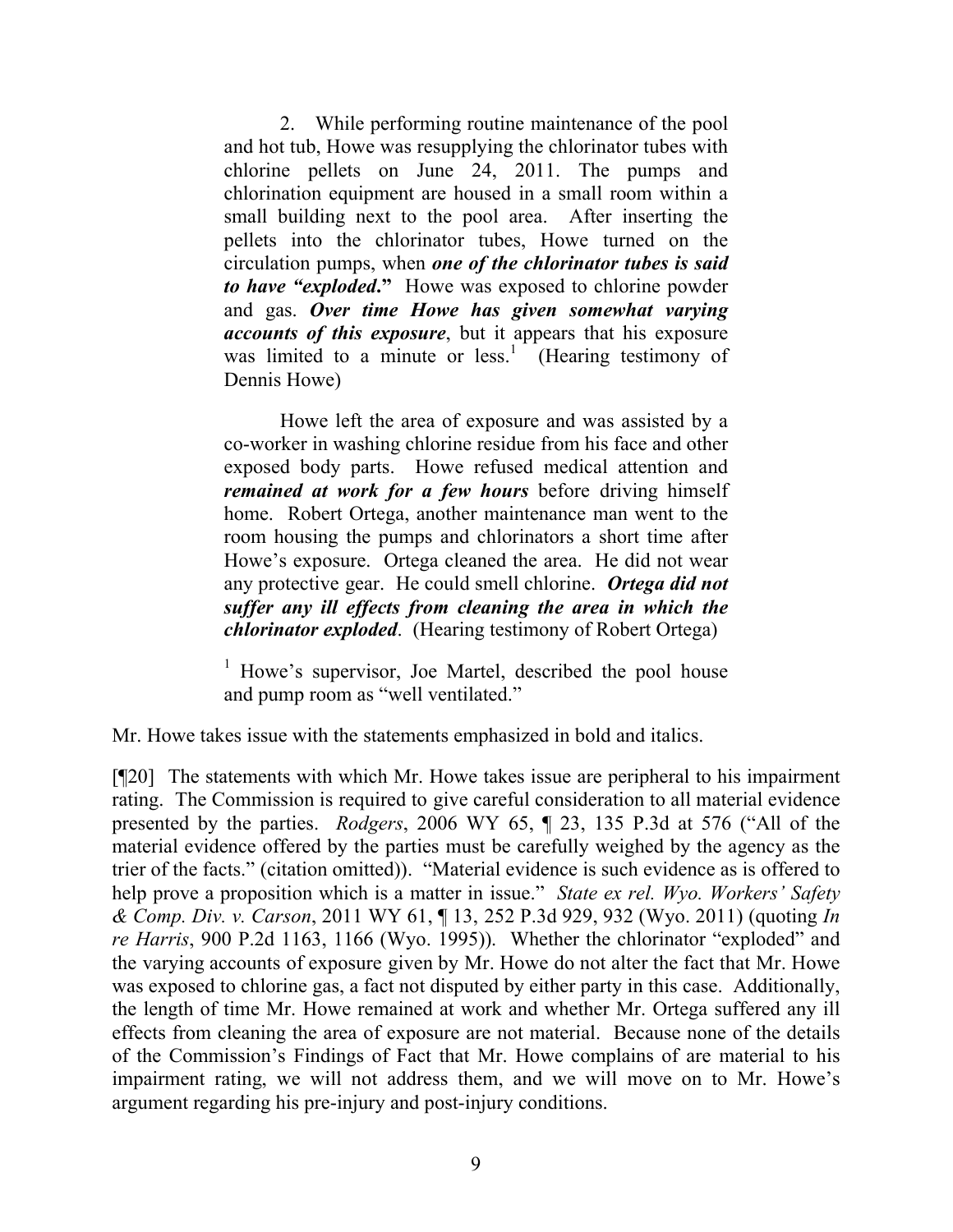### **B. Mr. Howe's physical condition**

. . . .

[¶21] Mr. Howe argues that the Commission did not adequately address his condition before and after the accident and the findings it did make related to his condition prior to the chlorine exposure were not supported by substantial evidence. We disagree. In three separate paragraphs, the Commission made findings related to Mr. Howe's pre-injury condition based on the relevant evidence before it:

> 4. The emergency room records note that Howe had no similar breathing difficulties until the chlorine explosion on June 24, 2011. . . .

> 7. . . . Howe claimed he had no breathing difficulties before June 2011 and that his obesity was never a problem. (Hearing testimony of Dennis Howe) Several co-workers also testified that Howe was generally able to perform his work before the June 2011 chlorine exposure, but that he often appeared more winded upon physical exertion after that incident.

> > . . . .

14. . . . Howe denied to Dr. Vassaux symptoms of shortness of breath before the incident on June 24, 2011.

The Commission concluded:

16. . . . Dr. Hussieno relied on Howe's assertion that he had no breathing difficulties prior to June 24, 2011. This assertion is undercut by other evidence in the case, that Howe in fact was morbidly obese and had some breathing difficulties upon physical exertion even before June 24, 2011.

[¶22] This conclusion is supported by substantial evidence in the record. Ms. Hitshew's records categorize Mr. Howe as "overweight;" Dr. Hussieno opined "I believe the obesity is contributing to his symptoms;" Dr. Vassaux found Mr. Howe to be "morbidly obese" and concluded that any mild restrictive lung physiology and shortness of breath were "most likely related to [his] underlying body habitus;" Dr. Repsher indicated that his "[p]hysical exam reveals that [Mr. Howe] is markedly obese" and attributed all of his symptoms to "obesity and lifestyle;" Dr. Brown noted Mr. Howe to be "obese" and he agreed "with the physicians who felt that some restrictive disease was present and probably due to his large body build;" and Drs. Demeter and Brigham found Mr. Howe to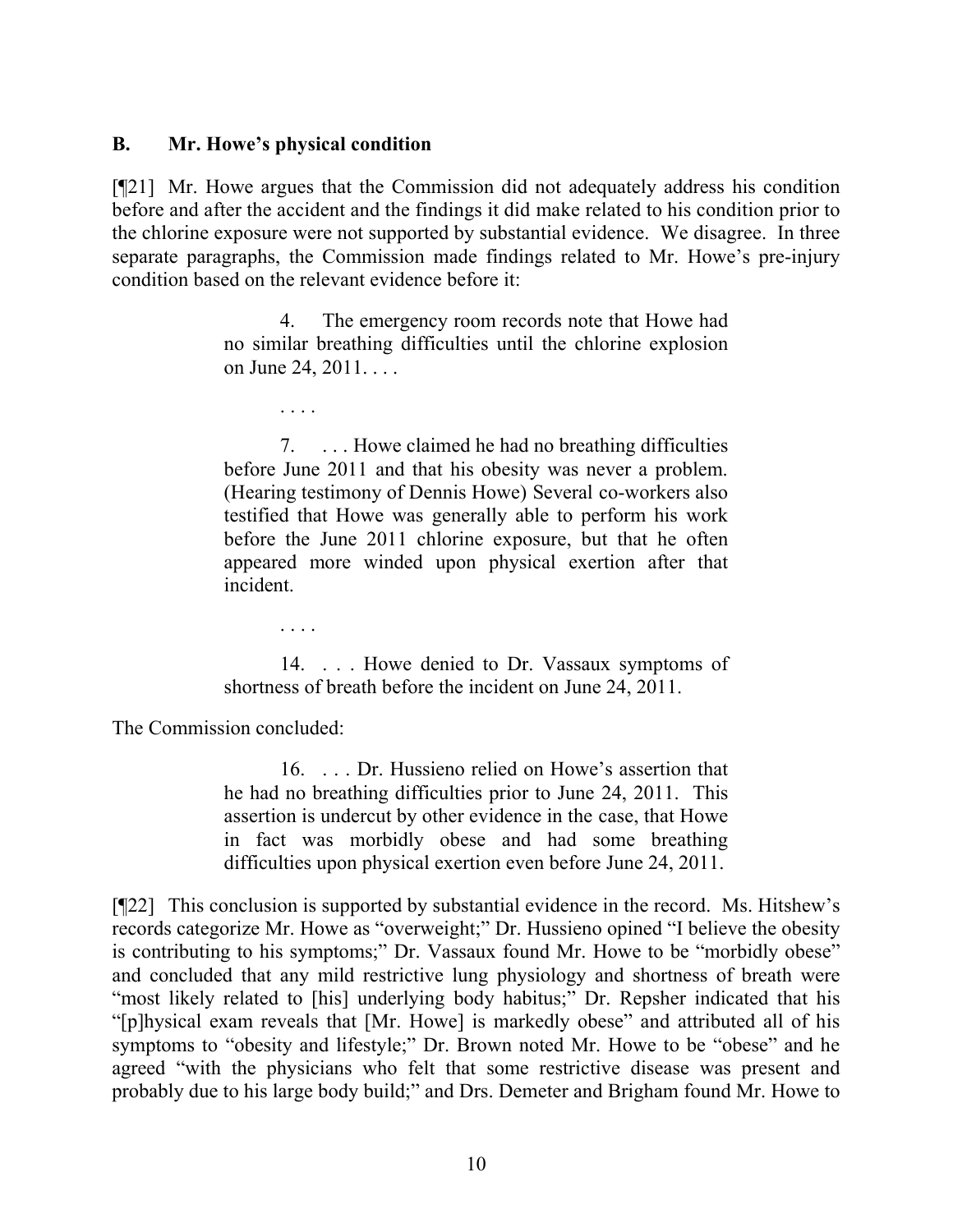be "morbidly obese" and in reviewing the pulmonary function tests previously performed, the doctors noted that "[t]here was some restriction (a decrease in the FVC), but it is our opinion that this is a reflection of Mr. Howe's morbid obesity." Additionally, Mr. Howe's former coworker testified that before the chlorine exposure, he observed Mr. Howe becoming short of breath while working. The Commission's findings regarding Mr. Howe's condition before and after the June 2011 chlorine exposure were reasonable and adequately supported by the facts in the record. *See Chavez v. State ex rel. Wyo. Workers' Safety & Comp. Div.*, 2009 WY 46, ¶ 18, 204 P.3d 967, 971 (Wyo. 2009).

[¶23] Mr. Howe further argues that:

Even if [he] had underlying conditions as a result of his obesity, there is no evidence that he had any physical problems as a result of that condition prior to the chlorine gas exposure. The Supreme Court of Wyoming has long recognized an aggravation of a preexisting condition as compensable based upon the conditions of the employee prior to the accident and his condition after.

(Citations omitted). Although Mr. Howe is correct that an aggravation of a preexisting condition is compensable, here we are not concerned with compensability, but rather with the degree of his permanent impairment, if any. We held in *State ex rel. Wyo. Workers' Safety & Comp. Div. v. Faulkner*, 2007 WY 31, ¶ 24, 152 P.3d 394, 401 (Wyo. 2007), that when a work-related injury causes an increase to pre-existing impairment, the worker is entitled to an impairment rating for the full impairment, without apportionment. But in *Faulkner*, the experts agreed that the injured worker had some degree of impairment as a result of the work-related injury (1% or 3%), even though most of it was preexisting (23% or 20%). *Id.* at ¶¶ 6-8, 152 P.3d at 395-96. In contrast, in Mr. Howe's case, the experts the Commission found credible found *no* impairment as a result of his workrelated injury. We turn next to the Commission's decision to uphold the Division's 0% impairment rating based on Drs. Repsher, Brigham and Demeter's reports.

# **C. The Commission's decision to reject Dr. Brown's 14% PPI rating and accept Drs. Repsher, Brigham, and Demeter's 0% rating**

[¶24] Mr. Howe contends that the Commission's decision to reject Dr. Brown's impairment rating was not supported by substantial evidence because Dr. Brown's rating was based on a "thoughtful and through [sic] review of the underlying history and medical records to support his conclusion that Howe suffered from a permanent impairment due to the chlorine exposure . . . ." In contrast, he points out that Dr. Repsher's report does not set out what medical records he reviewed or what facts he relied upon in reaching his opinions. He also takes issue with the Commission's reliance on Drs. Brigham and Demeter's reports, arguing that their report is "fraught with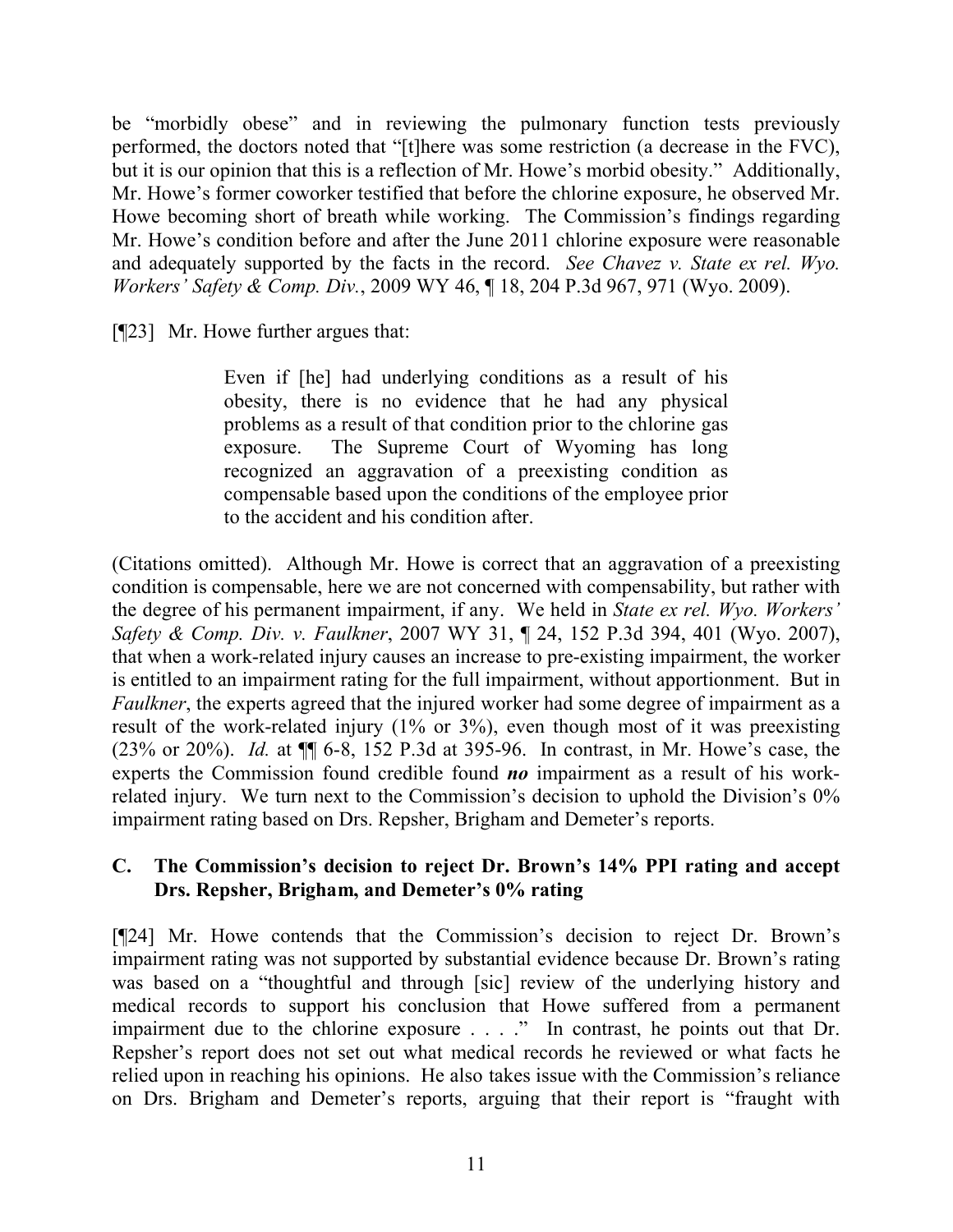inconsistencies (the report recognizes wheezing as being present at the ER [], then denies its existence when discussing wheezing as a factor in the diagnosis of RADS []), and displays an obvious bias to find against Howe."

[¶25] The Division contends that the Commission's decision should be upheld because it is supported by substantial evidence with the opinions of Drs. Repsher, Brigham, and Demeter. It claims that the reports of Drs. Repsher, Brigham, and Demeter are adequately supported by facts, and concludes that it is the Commission's duty to judge expert credibility and based on the record before it, the Commission was correct in determining Drs. Repsher, Brigham, and Demeter were more credible.

[¶26] When the Commission determines that the claimant failed to meet the requisite burden of proof, it is our job to determine "whether there is substantial evidence to support the agency's decision to reject the evidence offered by the burdened party by considering whether that conclusion was contrary to the overwhelming weight of the evidence in the record as a whole." *Price*, 2017 WY 16, ¶ 7, 388 P.3d at 789-90 (citing *Bailey*, 2015 WY 20, ¶ 11, 342 P.3d at 1213).An agency's decision which disregards certain evidence and explains its reasons for doing so based upon determinations of credibility or other factors contained in the record will be sustainable under the substantial evidence test. *Id.* "Importantly, our review of any particular decision turns not on whether we agree with the outcome, but on whether the agency could reasonably conclude as it did, based on all the evidence before it." *Id.* (citing *Bailey*, 2015 WY 20, ¶ 11, 342 P.3d at 1213).

[¶27] The Commission stated:

13. After examination and pulmonary function testing, Dr. Hussieno concluded that Howe was suffering from RADS as a result of the chlorine exposure at work. Dr. Hussieno followed Howe over time and appears to have attributed his pulmonary dysfunction more to obesity and sleep apnea, and less to the chlorine exposure, although he could not rule out RADS due to the exposure.

Dr. Vassaux, who saw Howe in July 2012, thought Howe's condition could be multifactoral [sic], including RADS resulting from the chlorine exposure, but also restrictive lung disease due to obesity. . . .

Dr. Brown, who saw Howe for a second opinion on permanent impairment, felt that Howe had RADS as a result of the chlorine exposure, as well as restrictive lung disease and probable sleep apnea due to obesity. . . .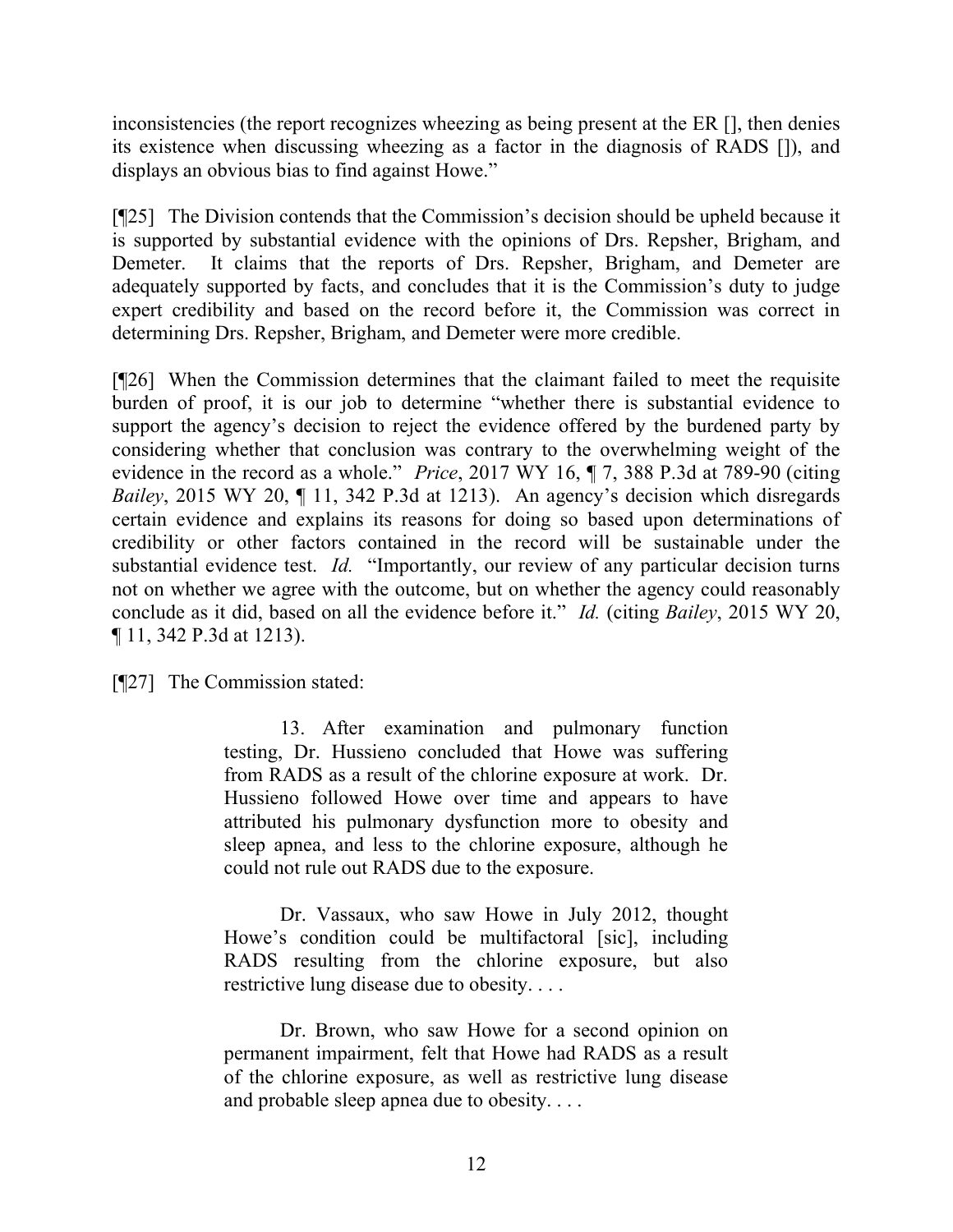On the other hand, Dr. Repsher and later Drs. Brigham and Demeter found unreliable the pulmonary function testing relied upon by Dr. Hussieno, Dr. Vassaux and Dr. Brown to diagnose RADS. These three doctors found no evidence of RADS. They did find evidence of restrictive lung disease due to obesity and possible sleep apnea. . . .

. . . .

23. Dr. Hussieno failed to address the deficiencies in the pulmonary function testing and spirometries upon which his diagnosis of RADS depended. Dr. Brown glossed over those deficiencies to conclude that Howe is suffering from RADS. *Watkins v. State ex rel. Wyo.* [*Medical Comm'n*], 2011 WY 49, ¶ 25, 250 P.3d 1082 (Wyo. 2011). The testing deficiencies were noted by Drs. Vassaux, Repsher, Brigham and Demeter.

24. . . . Dr. Brown is board certified in occupational and environmental medicine and a certified independent medical examiner from Salt Lake City, Utah. The Medical Hearing Panel was not provided information on his credentials. Dr. Brown was given a version of the chlorine exposure different from that provided by Howe to other medical providers. *Huntington v. State ex rel. Wyo. Workers' Comp. Div.*, 2007 WY 124, ¶ 13, 163 P.3d 839 (Wyo. 2007).

Dr. Repsher is a pulmonologist and the Medical Director of the Occupational and Environmental Lung Disease Program at Lutheran Medical Center in Wheatridge, Colorado. Dr. Repsher is also a board certified medical examiner. Dr. Brigham is board certified in occupational medicine. He is a Senior Contributing Editor for the AMA Guides to the Evaluation of Permanent Impairment, Sixth Edition. He is a certified independent medical examiner. Dr. Demeter, who assisted Dr. Brigham in reviewing Howe's medical records and authoring an opinion on permanent impairment is board certified in three areas, including pulmonary medicine and occupational medicine. Dr. Demeter was a Professor and Head of the Division of Pulmonary and Critical Care Medicine at Northeastern Ohio Universities College of Medicine.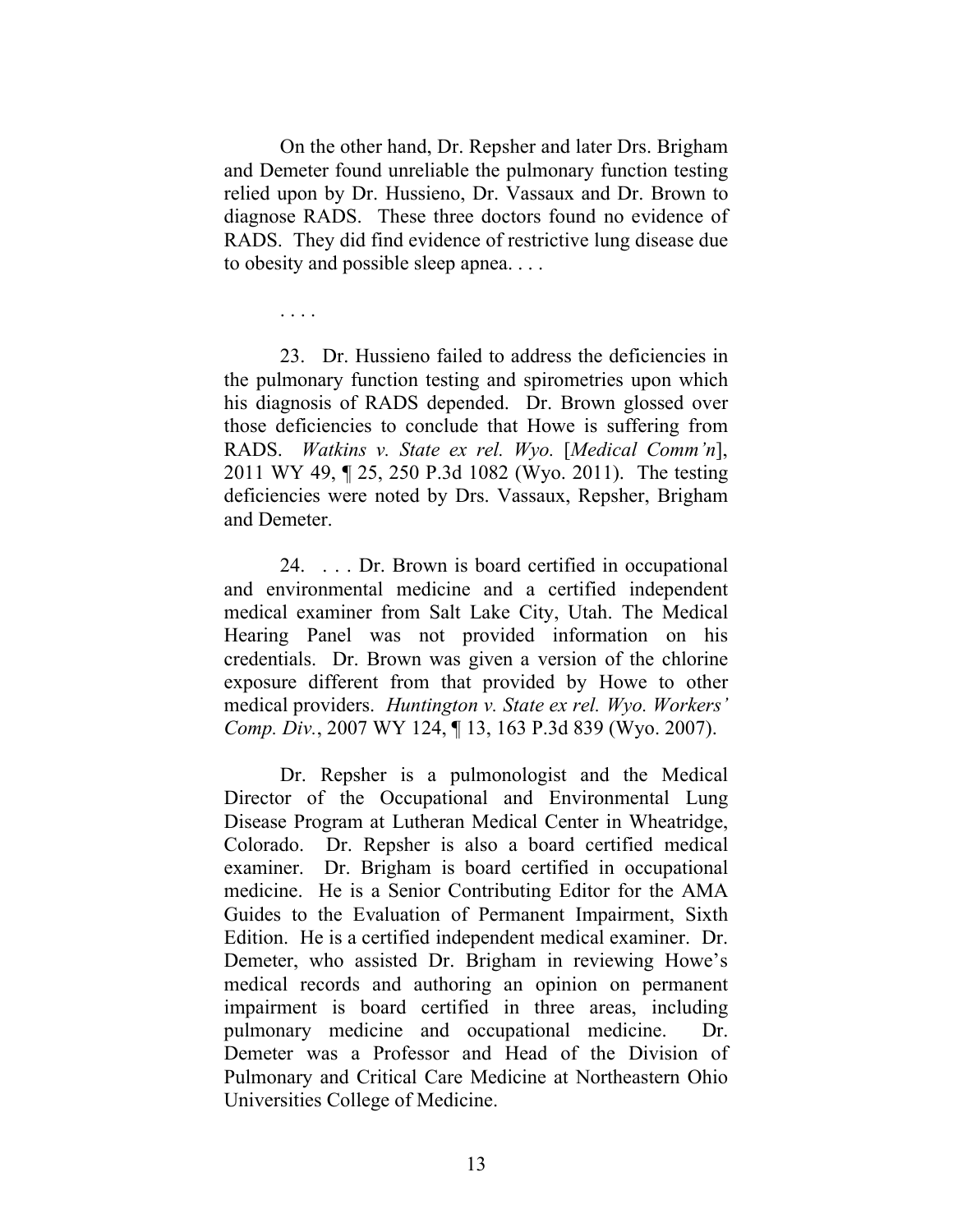[¶28] After assessing all of the evidence before it, the Commission concluded that Mr. Howe did not meet his burden, reasoning in pertinent part:

> 25. Upon the record presented, the Medical Hearing Panel finds Drs. Repsher, Brigham and Demeter better qualified to offer opinions on the validity of the pulmonary function testing and spirometry performed by or relied on by Dr. Hussieno. We also find them better qualified to offer opinions on whether Howe suffered an acute or chronic case of RADS on June 24, 2011. We find their reports and the opinions contained therein, more reliable, better reasoned and entitled to greater weight in this case. *Pohl v. The Bailey Company*, 980 P.2d 816, 821 ([Wyo.] 1999) [*overruled on other grounds by Torres v. State ex rel., Wyo. Workers' Safety & Comp. Div.*, 2004 WY 92, 95 P.3d 794 (Wyo. 2004)].

[¶29] Our review of the record confirms that the Commission's decision is supported by substantial evidence, that is, a reasonable mind might accept it as adequate to support the conclusion. The record supports the conclusion that Mr. Howe had some impairment at the time of testing and the reviewing doctors recognized that impairment, but whatever impairment he had was not related to the chlorine exposure. The Commission agreed. In addition, it is evident that the Commission considered the opinions of Drs. Hussieno, Brown, and Vassaux, but was ultimately persuaded by the opinions of Drs. Repsher, Brigham, and Demeter, who all concluded that Mr. Howe was entitled to a 0% impairment rating. Mr. Howe is asking this Court to reweigh the evidence to find in favor of Dr. Brown's opinion, a task we will not undertake. The Commission's decision to accept Drs. Repsher, Brigham, and Demeter ratings is supported by substantial evidence and not against the overwhelming weight of the evidence.

## *II. Was the Commission's decision arbitrary and capricious?*

[¶30] Mr. Howe also challenges the Commission's findings as arbitrary and capricious. The arbitrary and capricious standard is available "as a 'safety net' to catch agency action which prejudices a party's substantial rights or which may be contrary to the other W.A.P.A. review standards yet is not easily categorized or fit to any one particular standard." *Matter of Claim of Hood*, 2016 WY 104, ¶ 15, 382 P.3d 772, 776 (Wyo. 2016) (quoting *Newman v. State ex rel. Wyo. Workers' Safety & Comp. Div.*, 2002 WY 91, ¶ 23, 49 P.3d 163, 172 (Wyo. 2002)). "The arbitrary and capricious standard applies if the agency failed to admit testimony or other evidence that was clearly admissible, or failed to provide appropriate findings of fact or conclusions of law." *Jacobs v. State ex rel. Wyo. Workers' Safety & Comp. Div.*, 2013 WY 62, ¶ 9, 301 P.3d 137, 141 (Wyo. 2013).